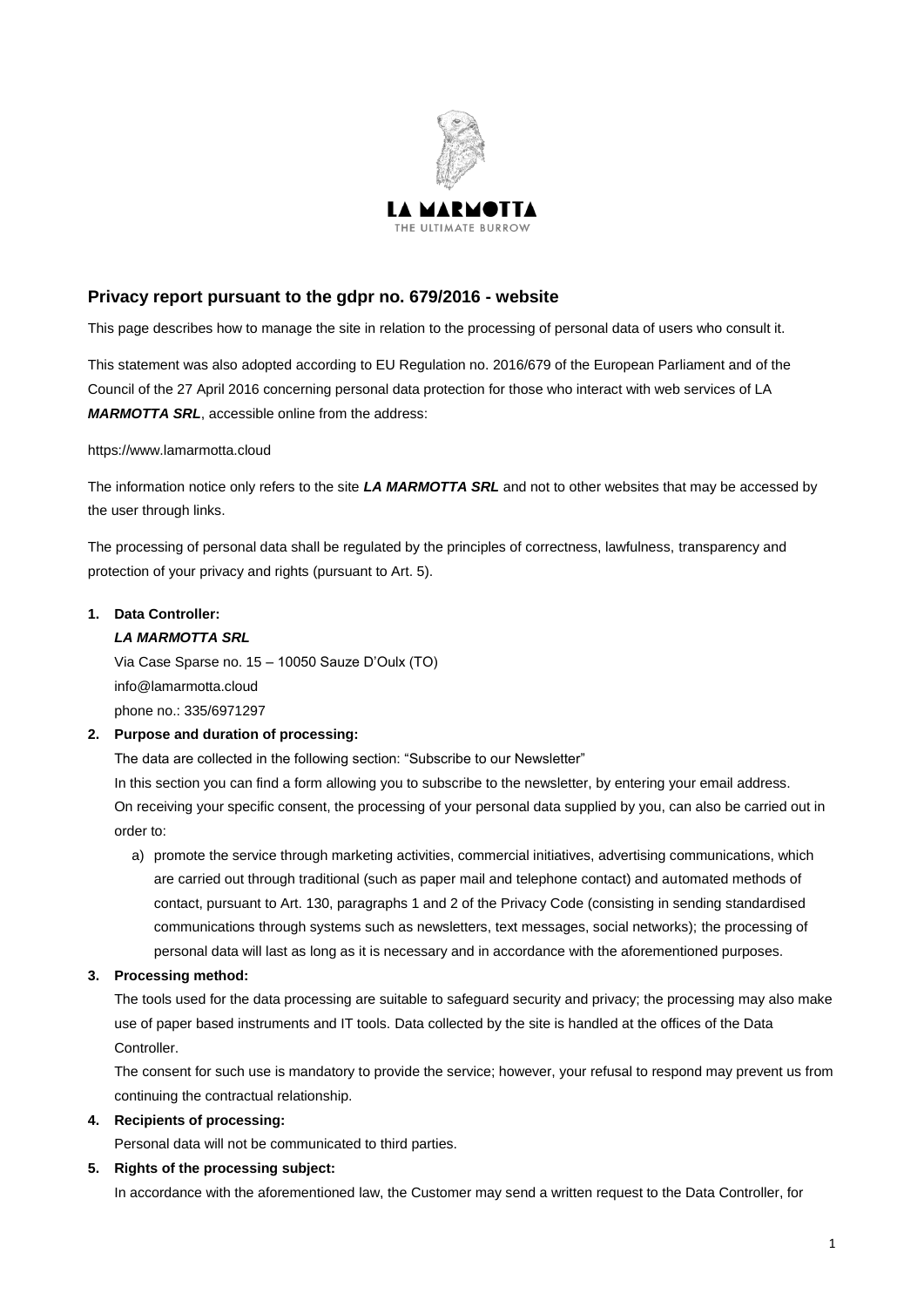confirmation of whether or not personal data concerning him/her exists, even if not yet registered, and their provision in an intelligible form (Art. 15), correction and integration (Art. 16), limitation (Art. 18), the right to the removal of one's own data, also referred to as right to be forgotten (Art. 17), the portability of their own data (Art. 20), right of objection (Art. 21) and may exercise the right not to be subjected to a decision based solely on automated processing, including profiling, which produces legal effects concerning him/her or which significantly impacts this natural person (Art. 22).

Furthermore, the data subject has the right to:

- withdraw his or her consent at any time
- lodge complaints with a supervisory authority
- know the consequences due to lack of consent
- know about the existence of their data profiling process

#### **6. How to exercise one's own rights**

The data subject has the right to exercise all his/her rights simply by sending a written request, also electronically, to the Data Controller, to the email [info@lamarmotta.cloud](mailto:info@lamarmotta.cloud)

# **Cookie Policy**

To make our site easier and more intuitive, we use cookies. Cookies are small text files that allow us to compare new and past visitors and to understand how users navigate through our site. Cookies provide us with data that we can use to make the experience more enjoyable and more effective in the future.

Cookies do not store any personal information about a user and any identifiable data will not be stored. If you want to disable the use of cookies, it is necessary to customise the settings on your computer by setting the deletion of all cookies or activating a warning message when cookies are being stored. To proceed without modifying the application of the cookie simply continue navigation.

Visit [AboutCookies.org](http://www.aboutcookies.org/) for more information about cookies and how they affect your browsing experience.

# **1. The types of cookies we use**

## Essential cookies

These cookies are essential in order to allow you to move around the website and to fully use its features, such as access to the various protected areas of the site. Without these cookies certain necessary services, such as filling a form, cannot be provided.

# Cookie Performance

These cookies collect information about how visitors use a website, for instance which pages visitors go to most often, and if they get error messages from web pages. These cookies don't collect information that identifies a visitor. All cookie-collected information is aggregate and therefore anonymous. They are only used to improve the functioning of a website.

By using our site, you agree that these cookies can be installed on your device.

#### Functional cookies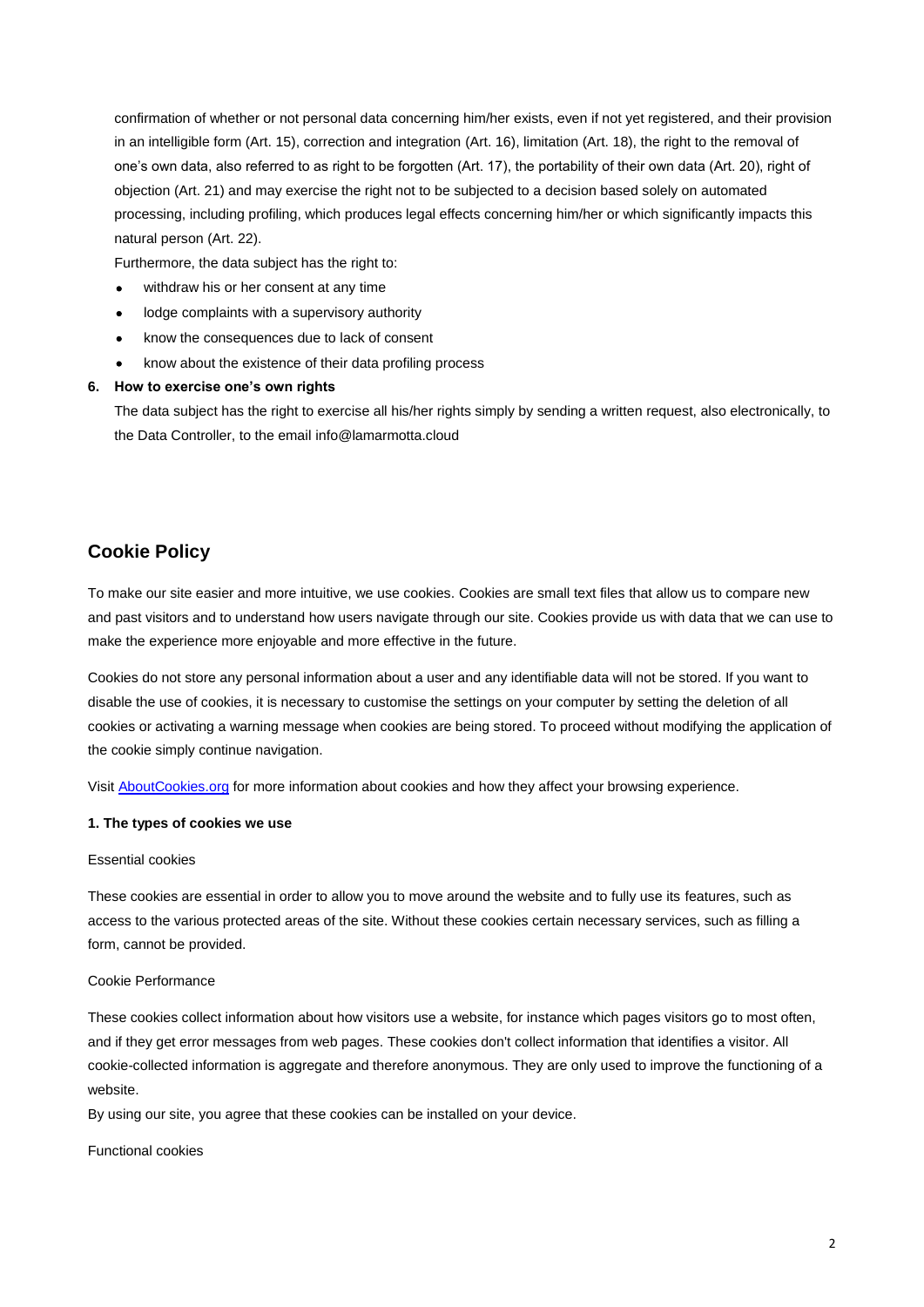These cookies allow the site to remember made by the user (such as user name, language or the region of origin) and provide enhanced, more customised features. These cookies can also be used to remember changes a user has made to text size, fonts and other parts of web pages that can be customised. They may also be used to provide services you have asked for, such as watching a video or commenting on a blog. The information gathered from these types of cookies can be set to anonymous and they will not track your browsing activity on other websites. By using our site, you agree that these cookies can be installed on your device.

## **2. How to manage cookies on your PC**

If you want to allow cookies from our site, please follow the steps below,

#### Google Chrome

1. Click on 'Tools' at the top of your browser window and select Options

2. Click on the 'Roba da smanettoni' (computer geek stuff) tab, find the 'Privacy' section, and select the "Content settings" button

3. Now select 'Allow local data to be set'

#### Microsoft Internet Explorer 6.0, 7.0, 8.0, 9.0

1. Click on 'Tools' at the top of your browser window and select "Internet Options", then click on the 'Privacy' tab

2. In order to activate cookies in your browser, make sure your privacy level is set on Medium or lower,

3. If you set your privacy level over Medium all cookies shall be disabled.

## Mozilla Firefox

- 1. Click on 'Tools' at the top of your browser window and select "Options"
- 2. Then select the Privacy icon
- 3. Click on Cookies, then select 'allow sites to use cookies'

#### Safari

- 1. Click on 'Cog' at the top of your browser window and select the "Preferences" option
- 2. Click on 'Protection', then select the option that says 'Block third parties and advertising cookies'
- 3. Click on 'Save'

# **3. How to manage cookies on your Mac Computer**

If you want to allow cookies from our site, please follow the steps below:

#### Microsoft Internet Explorer 5.0 on OSX

- 1. Click on 'Explore' at the top of your browser window and select the "Preferences" option
- 2. Scroll down until you see "Cookies" in the Receiving File section
- 3. Select the 'Never Ask' option

## Safari on OSX

- 1. Click on 'Safari' at the top of your browser window and select the "Preferences" option
- 2. Click on 'Security' and then 'Accept cookies'
- 3. Then select "only from this site"

#### Mozilla and Netscape on OSX

- 1. Click on 'Mozilla' or 'Netscape' at the top of your browser window and select the "Preferences" option
- 2. Scroll Down until you see cookies under 'Privacy and security'
- 3. Select 'Enable cookies for the originating website only'